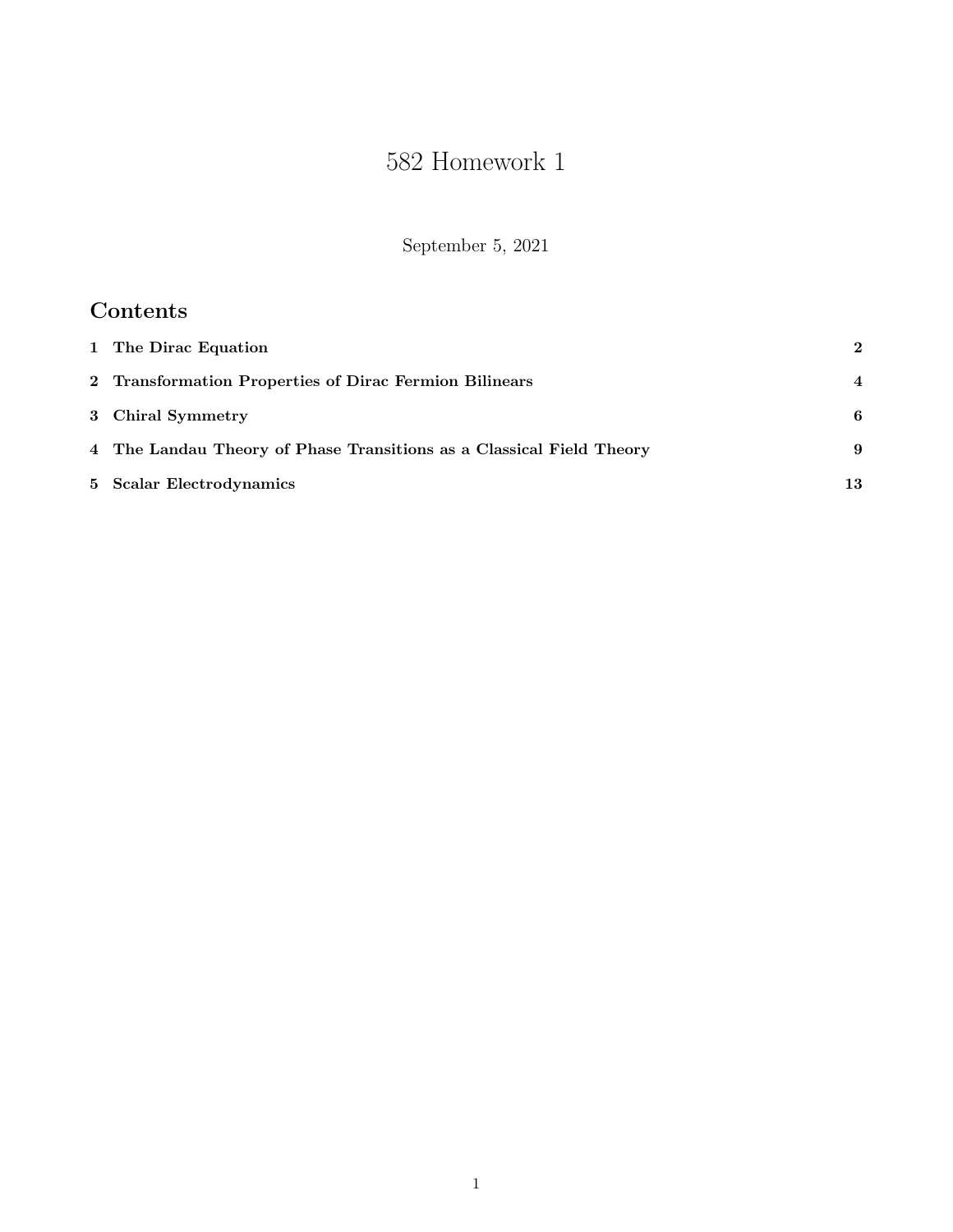#### 1 The Dirac Equation

Consider the Dirac Lagrangian:

$$
\mathcal{L}=\bar{\psi}(i\partial\!\!\!/-m)\psi
$$

From this we get the following equations of motion:

$$
(i\partial\!\!\!/-m)\psi=0
$$

and

 $\bar{\psi}(i$  $\overleftarrow{\partial}$  + m = 0

- where the differential operator is acting to the right and left, respectively.
	- 1. [5/20] Consider  $j^{\mu} = \bar{\psi}\gamma^{\mu}\psi$ . We will see this 4-current is conserved (i.e.  $\partial_{\mu}j^{\mu} = 0$ ) if  $\psi$  satisfies the Dirac equation. There are several ways we could see this; let's begin with the straight forward way:

$$
\partial_{\mu}j^{\mu} = (\partial_{\mu}\bar{\psi})\gamma^{\mu}\psi + \bar{\psi}\gamma^{\mu}\partial_{\mu}\psi
$$
  
=  $\bar{\psi}\overleftarrow{\partial_{\mu}}\gamma^{\mu}\psi + \bar{\psi}\gamma^{\mu}\partial_{\mu}\psi$   
=  $\bar{\psi}\overleftarrow{\partial}\psi + \bar{\psi}\partial\psi$ 

Using our equations of motion we see:

 $\partial \psi = -im\psi$ 

and,

$$
\bar{\psi}\overleftarrow{\partial} = im\bar{\psi}
$$

Substituting these into our above equations we see:

$$
\partial_{\mu}j^{\mu}=im\Big(\bar{\psi}\psi-\bar{\psi}\psi\Big)=0
$$

We could have reached this conclusion via Noether's theorem: there is a global  $U(1)$  symmetry present in the Dirac Lagrangian. Of course, this concept was not met at the time of this homework.

2. [5/20] In deriving the Dirac equation Dirac made the stipulation that each component of the spinor should satisfy the Klein-Gordon equation. As we will see in due time, there are various connections between the two theories (i.e. spectral functions, propagators, etc.). For now we establish the first property by noting:

$$
(i\partial \!\!\!/-m)\psi = 0 \Rightarrow (i\partial \!\!\!/-m)(i\partial \!\!\!/-m)\psi = -(\partial \!\!\!/\partial +m^2)\psi = 0
$$

Next we use the fact that a symmetric matrix contracted with an anti-symmetric matrix is zero to simplify our above equation. Recall the Dirac matrices satisfy the Clifford algebra  $\{\gamma^{\mu}, \gamma^{\nu}\} = 2g^{\mu\nu}$ , which is symmetric, the commutator  $[\gamma^{\mu}, \gamma^{\nu}]$  is antisymmetric, while  $\partial_{\mu} \partial_{\nu}$  is symmetric. With these we can see:

$$
\begin{split} \partial \partial \bar{\partial} &= \gamma^{\mu} \gamma^{\nu} \partial_{\mu} \partial_{\nu} \\ &= \frac{1}{2} \Bigg[ \Big[ \gamma^{\mu}, \gamma^{\nu} \Big] + \Big\{ \gamma^{\mu}, \gamma^{\nu} \Big\} \Bigg] \partial_{\mu} \partial_{\nu} \\ &= \frac{1}{2} \Big\{ \gamma^{\mu}, \gamma^{\nu} \Big\} \partial_{\mu} \partial_{\nu} \\ &= g^{\mu \nu} \partial_{\mu} \partial_{\nu} \\ &= \partial_{\mu} \partial^{\mu} \end{split}
$$

The desired result follows:

$$
(\partial_{\mu}\partial^{\mu} + m^{2})\psi = 0
$$

3. [10/20] Using properties of the  $\gamma$ -matrices we now derive various identities.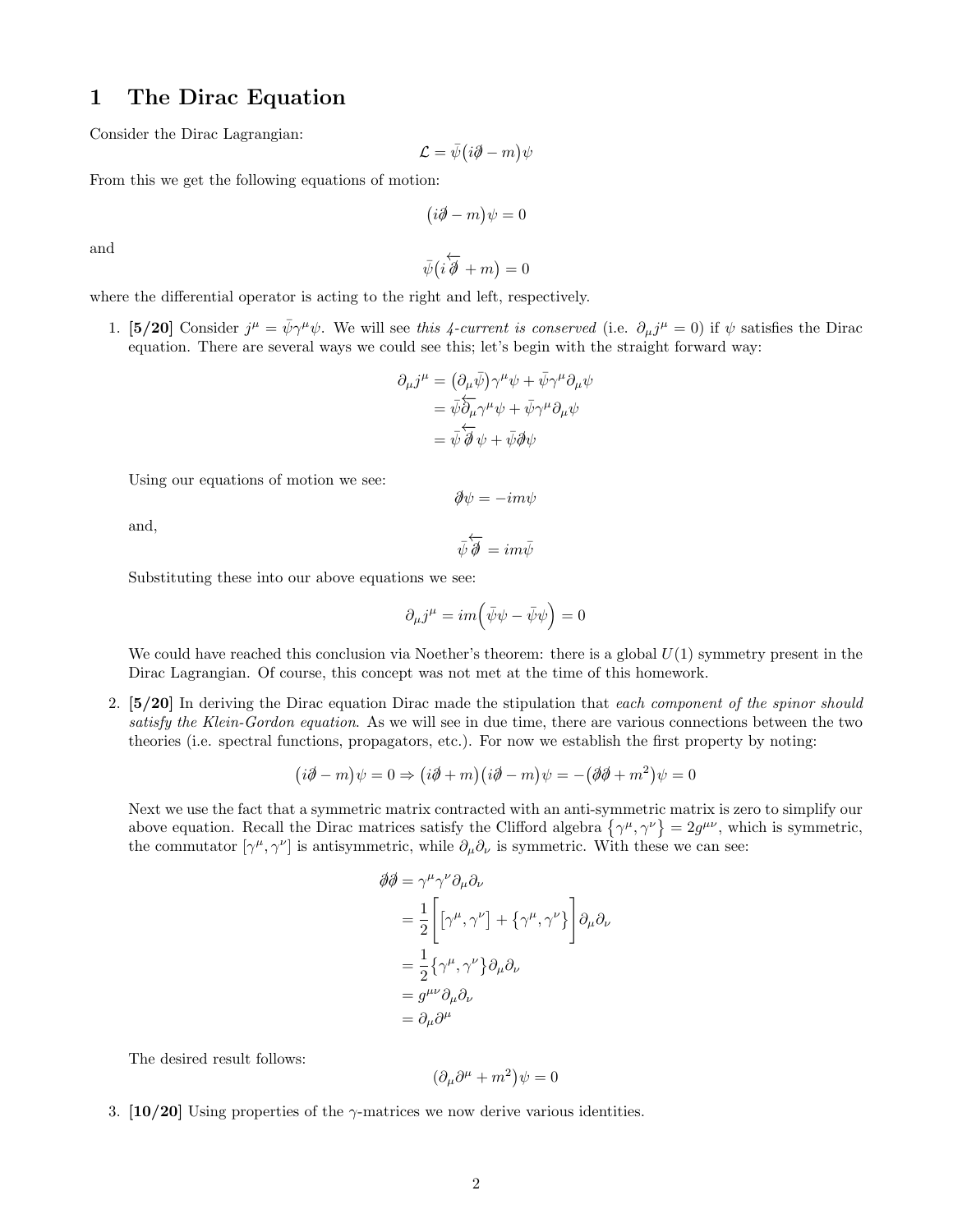(a) [4/10] To begin:

$$
\begin{aligned}\nA\ddot{\mathcal{B}} &= A_{\mu}\gamma^{\mu}B_{\nu}\gamma^{\nu} \\
&= A_{\mu}B_{\nu}\left(2g^{\mu\nu} - \gamma^{\nu}\gamma^{\mu}\right) \\
&= A_{\mu}B_{\nu}\left(g^{\mu\nu} + \frac{1}{2}\left(\gamma^{\mu}\gamma^{\nu} + \gamma^{\nu}\gamma^{\mu}\right) - \gamma^{\nu}\gamma^{\mu}\right) \\
&= A_{\mu}B_{\nu}\left(g^{\mu\nu} + \frac{1}{2}\left[\gamma^{\mu}, \gamma^{\nu}\right]\right) \\
&= A \cdot B - i\sigma^{\mu\nu}A_{\mu}B_{\nu}\n\end{aligned} \tag{1}
$$

Note that there is the  $4 \times 4$  identity matrix implied after the dot product.

(b)  $[2/10]$  We can use (a) to easily derive the following identity:

$$
\operatorname{Tr}\left[\mathcal{A}\mathcal{B}\right] = A \cdot B \operatorname{Tr}\left[I\right] - i \operatorname{Tr}\left[\sigma^{\mu\nu}\right] A_{\mu} B_{\nu}
$$
\n
$$
= 4A \cdot B \tag{2}
$$

Obviously  $\text{Tr}[\sigma^{\mu\nu}] = 0$  as a result of its definition,  $\sigma^{\mu\nu} \propto [\gamma^\nu, \gamma^\mu]$ , and the linearity of the trace operator as well as invariance of permutations of matrices under the trace operator.

(c) [4/10] Our final identity uses the anticommutation relation for the Clifford algebra:

$$
\gamma^{\lambda}\gamma^{\mu}\gamma_{\lambda} = \left(2g^{\lambda\mu} - \gamma^{\mu}\gamma^{\lambda}\right)\gamma_{\lambda}
$$
  
=\gamma^{\mu}\left(2 - \frac{1}{2}\{\gamma^{\lambda}, \gamma\_{\lambda}\}\right)  
=\gamma^{\mu}\left(2 - g\_{\lambda}^{\lambda}\right)  
= -2\gamma^{\mu} (9 - g\_{\lambda}^{\lambda}) \qquad (3)

The last line follows from:  $g_{\lambda}^{\lambda} = D = 4$  (where D is the dimension of spacetime).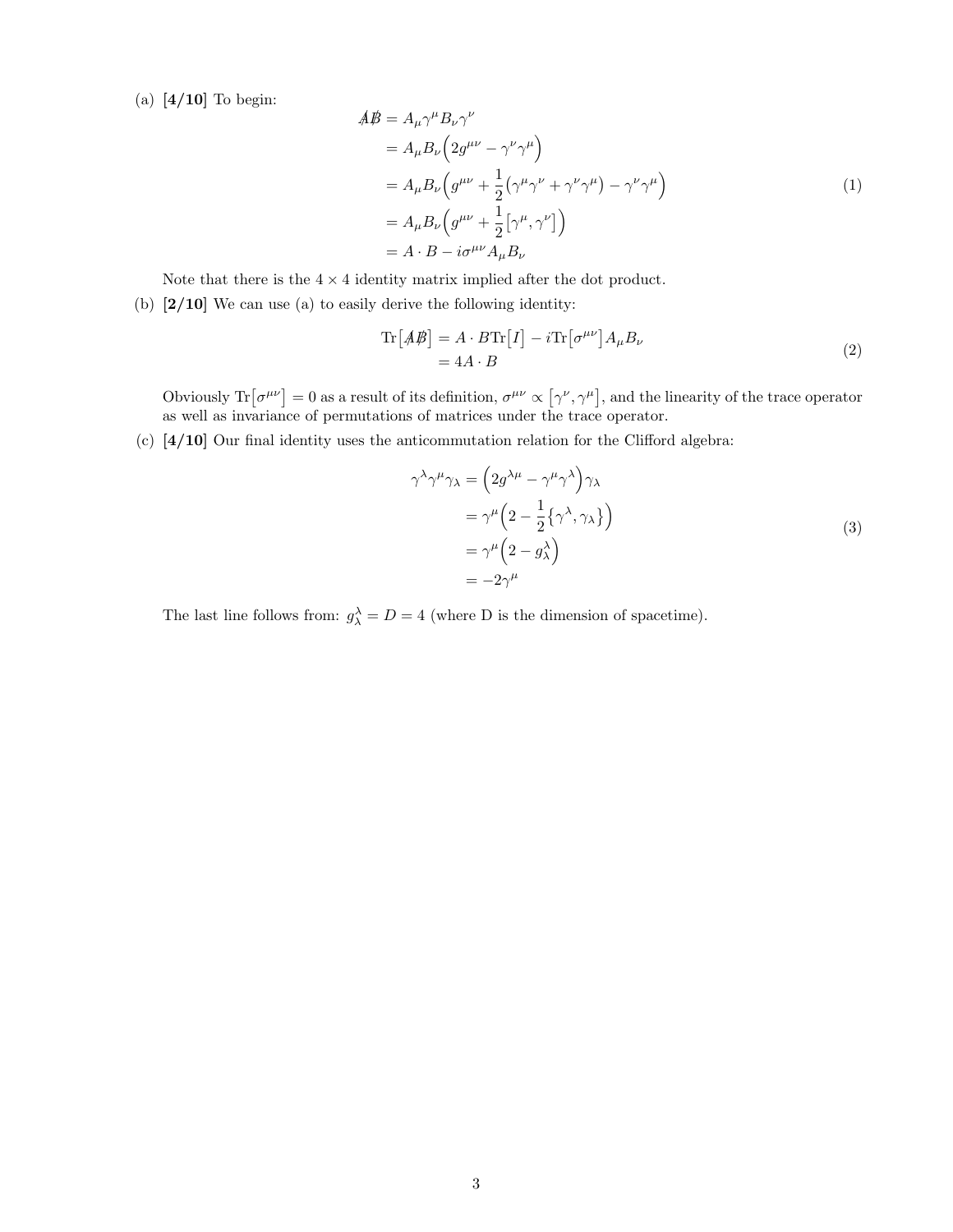## 2 Transformation Properties of Dirac Fermion Bilinears

In this problem you will consider again the Dirac Theory and study the transformation properties of its physical observable under Lorentz transformations. Let:

$$
x'^\mu = \Lambda^\mu_\nu x^\nu
$$

be a general Lorentz transformation, and  $S(\Lambda)$  be the induced transformation for the Dirac spinors  $\psi_a'(x)$  (with  $a = 1, \ldots, 4$ :

$$
\psi'_a(x') = S(\Lambda)_{ab}\psi_b(x)
$$

$$
\bar{\psi}'(x') = \psi'(x')^{\dagger}\gamma^0
$$

From this we can see:

$$
= (S(\Lambda)\psi(x))^{\dagger} \gamma^{0}
$$
  
=  $\psi^{\dagger}(x)S^{\dagger}(\Lambda)\gamma^{0}$ 

We can parametrize these induced transformations in terms of our generators  $\sigma^{\mu\nu}$ ; that is:

$$
S(\Lambda) = \exp(-i\sigma_{\mu\nu}\omega^{\mu\nu}/2)
$$

Where  $\omega_{\mu\nu}$  is a real constant which is antisymmetric in its indices. We will be verifying transformation laws of Dirac bilinears, but it helps to begin by proving the following relationship.

$$
S^{\dagger}(\Lambda) = \gamma^0 S^{-1}(\Lambda) \gamma^0
$$

Proof: To begin we just take the adjoint of our representation for our induced transformation:

$$
\left(S(\Lambda)\right)^{\dagger}=\exp\left(i\sigma_{\mu\nu}^{\dagger}\omega^{\mu\nu}/2\right)
$$

Using the definition of  $\sigma_{\mu\nu}$  in terms of our  $\gamma$ -matrices we can come up with the desired result. Recall that we need to choose a basis for our gamma matrices; here we use the chiral basis:

$$
\gamma_0 = \begin{bmatrix} 0 & I_2 \\ I_2 & 0 \end{bmatrix}, \gamma_k = \begin{bmatrix} 0 & \sigma_k \\ -\sigma_k & 0 \end{bmatrix}, \gamma_5 = \begin{bmatrix} -I_2 & 0 \\ 0 & I_2 \end{bmatrix}
$$

Taking the adjoint of the first four matrices we can see:

$$
\gamma_0^\dagger = \gamma_0 = \gamma_0 \gamma_0 \gamma_0
$$

since  $\gamma_0^2 = I_4$ , and:

$$
\gamma_k^{\dagger} = \begin{bmatrix} 0 & -\sigma_k \\ \sigma_k & 0 \end{bmatrix} = \gamma_0 \gamma_k \gamma_0
$$

It follows that:

$$
\sigma_{\mu\nu}^{\dagger} = -\frac{i}{2} \left[ \gamma_{\nu}^{\dagger}, \gamma_{\mu}^{\dagger} \right] = \frac{i}{2} \left[ \gamma_{\mu}^{\dagger}, \gamma_{\nu}^{\dagger} \right]
$$

$$
= \frac{i}{2} \left[ \gamma_0 \gamma_{\mu} \gamma_0, \gamma_0 \gamma_{\nu} \gamma_0 \right]
$$

$$
= \frac{i}{2} \gamma_0 \left[ \gamma_{\mu}, \gamma_{\nu} \right] \gamma_0
$$

$$
= \gamma_0 \sigma_{\mu\nu} \gamma_0
$$

We can now easily prove our result:

$$
S^{\dagger}(\Lambda) = \exp\left(i\sigma_{\mu\nu}^{\dagger}\omega^{\mu\nu}/2\right)
$$
  
\n
$$
= \sum_{k} \frac{i^{k}}{2^{k}k!} \left(\gamma_{0}\sigma_{\mu\nu}\gamma_{0}\omega^{\mu\nu}\right)^{k}
$$
  
\n
$$
= \sum_{k} \frac{i^{k}}{2^{k}k!} \gamma_{0} \left(\sigma_{\mu\nu}\omega^{\mu\nu}\right)^{k} \gamma_{0}
$$
  
\n
$$
= \gamma_{0} \exp\left(i\sigma_{\mu\nu}\omega^{\mu\nu}/2\right) \gamma_{0}
$$
  
\n
$$
= \gamma_{0} S^{-1}(\Lambda) \gamma_{0}
$$
 Q.E.D.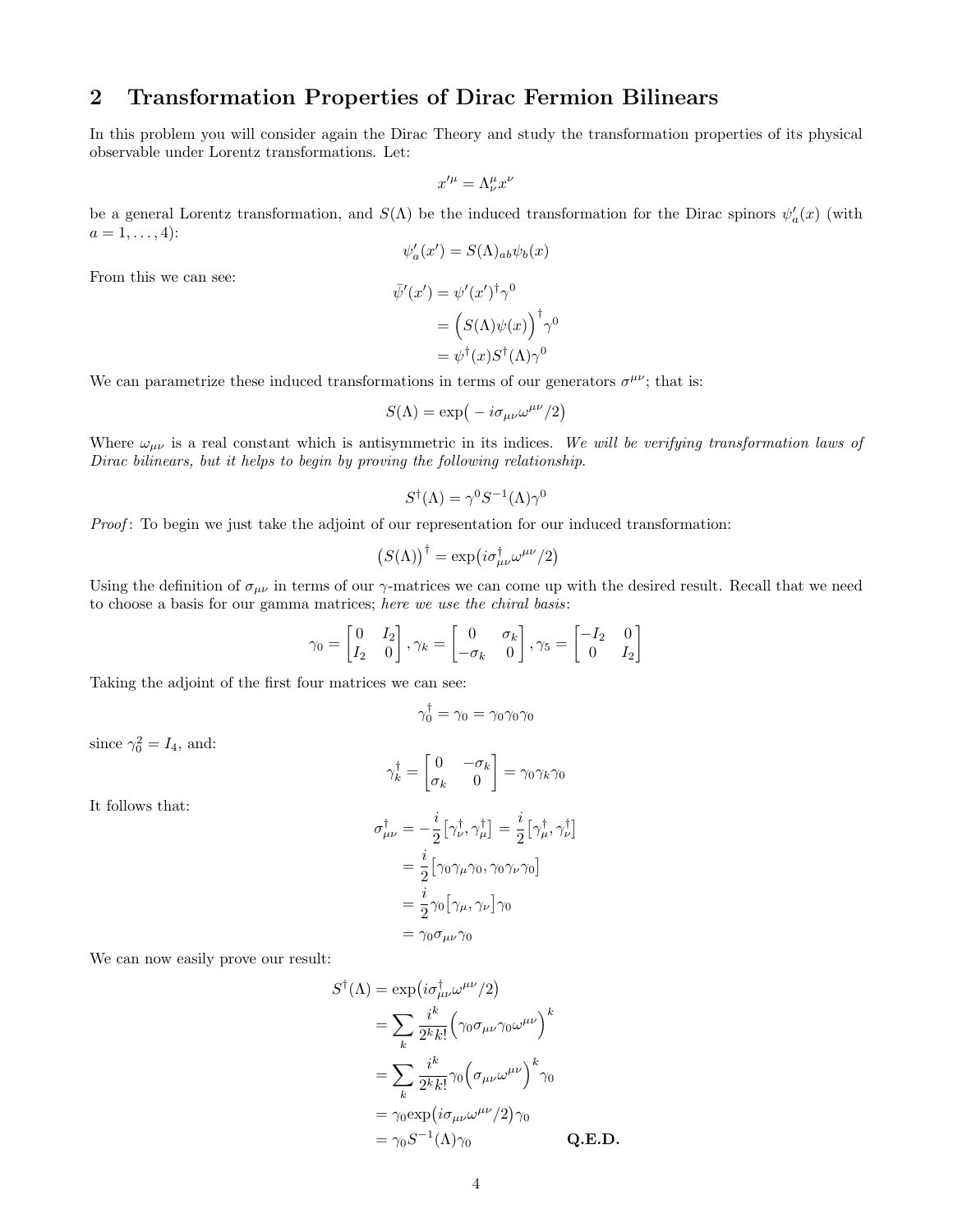As a quick application of this result, we can see:

$$
\overline{\psi}'(x') = \psi^{\dagger}(x)S^{\dagger}(\Lambda)\gamma_0
$$
  
=  $\psi^{\dagger}(x)\Big(\gamma_0S^{-1}(\Lambda)\gamma_0\Big)\gamma_0$   
=  $\overline{\psi}(x)S^{-1}(\Lambda)$ 

1. [3/20] The transformation properties of the first bilinear follows from our above work immediately:

$$
\begin{aligned} \bar{\psi}'(x')\psi'(x') &= \bar{\psi}(x)S^{-1}(\Lambda)S(\Lambda)\psi(x) \\ &= \bar{\psi}(x)\psi(x) \end{aligned} \tag{4}
$$

This bilinear is a Lorentz scalar since it remains invariant under Lorentz transformations.

2. [8/20] Next we consider the following bilinear:

$$
\bar{\psi}'(x')\gamma_5\psi'(x') = \bar{\psi}(x)S^{-1}(\Lambda)\gamma_5S(\Lambda)\psi(x)
$$

Let's simplify the middle bit by recalling the definition of  $\gamma_5$ :

$$
\gamma_5=\frac{i}{4!}\epsilon^{\mu\nu\lambda\sigma}\gamma_\mu\gamma_\nu\gamma_\lambda\gamma_\sigma
$$

We'll need the following identity, which is just rewriting the above expression:

$$
i\gamma_\mu\gamma_\nu\gamma_\lambda\gamma_\sigma=\epsilon_{\mu\nu\lambda\sigma}\gamma_5
$$

since,

$$
\epsilon_{\mu\nu\lambda\sigma}\epsilon^{\mu\nu\lambda\sigma} = 4!
$$

Furthermore, we know from lecture that:

$$
S^{-1}(\Lambda)\gamma_{\mu}S(\Lambda) = \Lambda^{\nu}_{\mu}\gamma_{\nu}
$$

Using this property and strategically "inserting" an identity matrix between certain gamma matrices we see:

$$
S^{-1}(\Lambda)\gamma_5 S(\Lambda) = \frac{i}{4!} \epsilon^{\mu\nu\lambda\sigma} S^{-1}(\Lambda)\gamma_\mu S(\Lambda) S^{-1}(\Lambda)\gamma_\nu S(\Lambda) S^{-1}(\Lambda)\gamma_\lambda S(\Lambda) S^{-1}(\Lambda)\gamma_\sigma S(\Lambda)
$$
  
\n
$$
= \frac{i}{4!} \epsilon^{\mu\nu\lambda\sigma} \Lambda_\mu^{\bar{\mu}} \Lambda_\nu^{\bar{\nu}} \Lambda_\lambda^{\bar{\lambda}} \Lambda_\sigma^{\bar{\sigma}} \gamma_{\bar{\nu}} \gamma_{\bar{\nu}} \gamma_{\bar{\lambda}} \gamma_{\bar{\sigma}}
$$
  
\n
$$
= \left(\frac{1}{4!} \epsilon_{\bar{\mu}\bar{\nu}} \bar{\lambda}_{\bar{\sigma}} \epsilon^{\mu\nu\lambda\sigma} \Lambda_\mu^{\bar{\mu}} \Lambda_\nu^{\bar{\nu}} \Lambda_\lambda^{\bar{\lambda}} \Lambda_\sigma^{\bar{\sigma}}\right) \gamma_5
$$
  
\n
$$
= \det(\Lambda)\gamma_5
$$

Which implies:

$$
\bar{\psi}'(x')\gamma_5\psi'(x') = \det(\Lambda)\bar{\psi}(x)\gamma_5\psi(x)
$$
\n(5)

Since  $\det(\Lambda) = \pm 1$  (check it!), this bilinear is a *Lorentz pseudo-scalar*.

3. [3/20] Playing a similar game:

$$
\begin{aligned} \bar{\psi}'(x')\gamma_{\mu}\psi'(x') &= \bar{\psi}(x)S^{-1}(\Lambda)\gamma_{\mu}S(\Lambda)\psi(x) \\ &= \Lambda_{\nu}^{\mu}\bar{\psi}(x)\gamma_{\nu}\psi(x) \end{aligned} \tag{6}
$$

we see this bilinear transforms as a Lorentz vector.

4. [3/20] Next we have:

$$
\bar{\psi}'(x')\gamma_5\gamma_\mu\psi'(x') = \bar{\psi}(x)S^{-1}(\Lambda)\gamma_5S(\Lambda)S^{-1}(\Lambda)\gamma_\mu S(\Lambda)\psi(x)
$$
  
= det $(\Lambda)\Lambda''_\mu\bar{\psi}(x)\gamma_5\gamma_\nu\psi(x)$  (7)

Thus, this bilinear behaves as a Lorentz pseudo-vector.

5. [3/20] Finally, we have arrived at our final bilinear:

$$
\bar{\psi}'(x')\sigma_{\mu\nu}\psi'(x') = \frac{i}{2}\bar{\psi}(x)S^{-1}(\Lambda)[\gamma_{\mu},\gamma_{\nu}]S(\Lambda)\psi(x) \n= \Lambda^{\alpha}_{\mu}\Lambda^{\beta}_{\nu}\bar{\psi}(x)\sigma_{\alpha\beta}\psi(x)
$$
\n(8)

This bilinear transforms as a *Lorentz tensor!*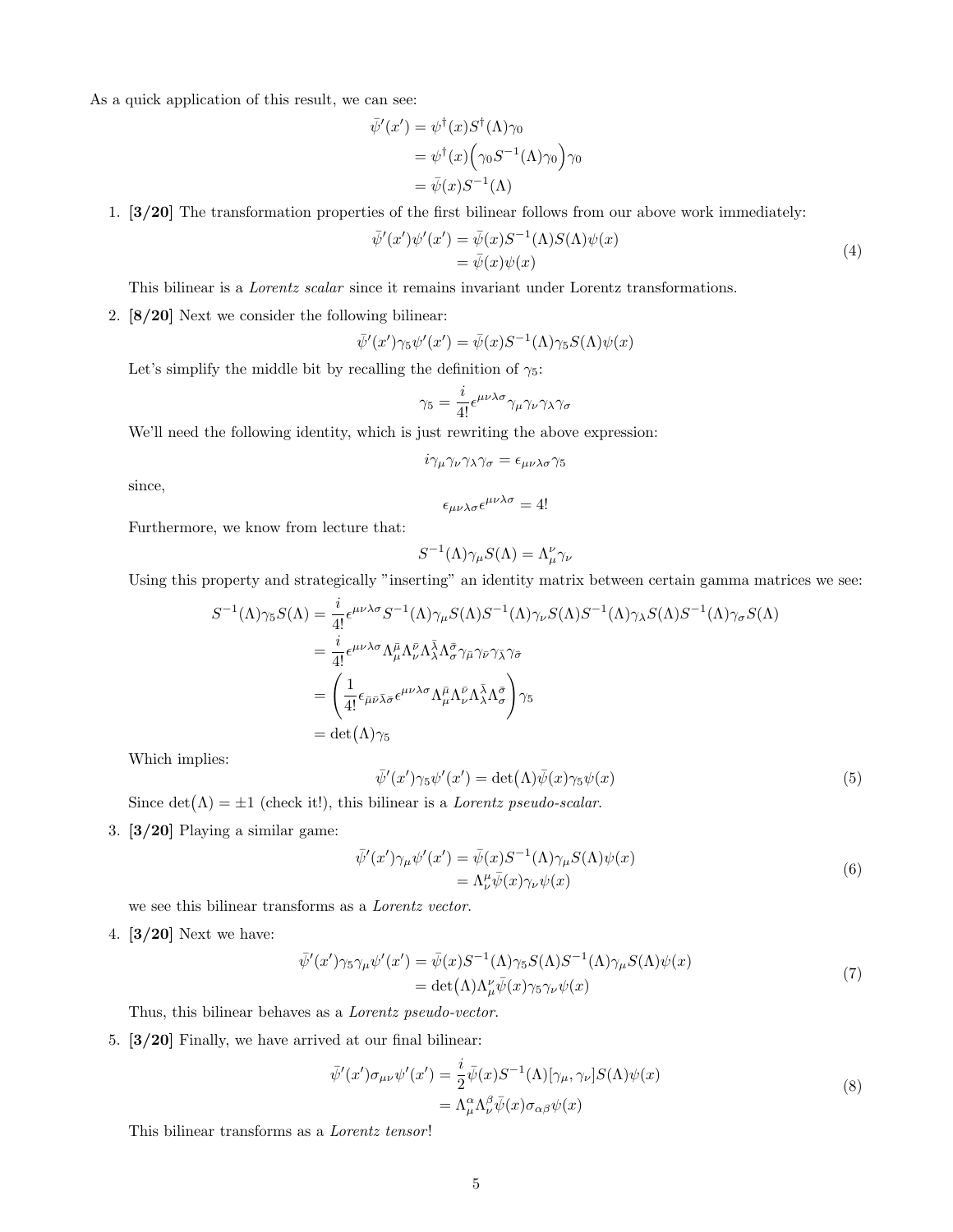## 3 Chiral Symmetry

Once again we will be looking at our friend the Dirac equation:

$$
(i\partial\!\!\!/-m)\psi=0
$$

but this time let's consider the chiral representation of the Dirac  $\gamma$ -matrices:

$$
\gamma_0 = \begin{bmatrix} 0 & -I \\ -I & 0 \end{bmatrix}
$$

$$
\vec{\gamma} = \begin{bmatrix} 0 & \vec{\sigma} \\ -\vec{\sigma} & 0 \end{bmatrix}
$$

$$
\gamma_5 = \begin{bmatrix} I & 0 \\ 0 & -I \end{bmatrix}
$$

Thus,  $\gamma_0$  and  $\gamma_5$  look different in this representation, but the remaining  $\gamma$ -matrices are the same.

1. [2/20] Let's begin by writing the Dirac equation as a set of two equation in terms of the 2-spinors  $\phi$  and  $\chi$ . Our Dirac spinor takes the form:

$$
\psi = \begin{bmatrix} \phi \\ \chi \end{bmatrix}
$$

and a straight forward substitution gives:

$$
(i\partial - m)\psi = 0
$$

$$
(i\gamma^{0}\partial_{0} - i\vec{\gamma} \cdot \vec{\nabla} - m)\psi = 0
$$

$$
\left(i \begin{bmatrix} 0 & -\partial_{0} \\ -\partial_{0} & 0 \end{bmatrix} - i \begin{bmatrix} 0 & \vec{\sigma} \\ -\vec{\sigma} & 0 \end{bmatrix} \cdot \vec{\nabla} - m\right)\psi = 0
$$

$$
\begin{bmatrix} -m & -i\partial_{0} - i\vec{\sigma} \cdot \vec{\nabla} \\ -i\partial_{0} + i\vec{\sigma} \cdot \vec{\nabla} & -m \end{bmatrix} \begin{bmatrix} \phi \\ \chi \end{bmatrix} = 0
$$

$$
(9)
$$

2.  $\left[10/20\right]$  Notice these two equations are coupled to one another as a result of the mass term, so if we set  $m = 0$ , we decouple the equations. As we'll see, we get an additional (continuous) symmetry along with the usual  $U(1)$  symmetry. Proceeding forward we arrive at a set of two equations:

$$
(\partial_0 + \vec{\sigma} \cdot \vec{\nabla})\chi = 0
$$

$$
(\partial_0 - \vec{\sigma} \cdot \vec{\nabla})\phi = 0
$$

We can solve this set of equations<sup>1</sup> with plane wave solutions<sup>2</sup>:  $\chi = \chi_0 e^{ia_\mu x^\mu}$  and  $\phi = \phi_0 e^{ib_\mu x^\mu}$ . Let's solve the equation involving  $\chi$  first by simply substituting in our above ansatz:

$$
i(-a_0 + \vec{\sigma} \cdot \vec{\nabla})\chi = 0
$$

$$
\begin{bmatrix} -a_0 + a_3 & a_1 - ia_2 \\ a_1 + ia_2 & -a_0 - a_3 \end{bmatrix} \begin{bmatrix} \chi_1 \\ \chi_2 \end{bmatrix} = 0
$$

This gives us a relationship between the components of our spinors:

$$
\chi_1 = \frac{a_1 - ia_2}{a_0 - a_3} \chi_2
$$

<sup>&</sup>lt;sup>1</sup>There are many ways to solve this and you will not be penalized for using a different method as long as it is valid.

<sup>&</sup>lt;sup>2</sup>I expand the exponents out with arbitrary constants  $a_{\mu}$  and  $b_{\mu}$  first. We will see what they mean physically in a second.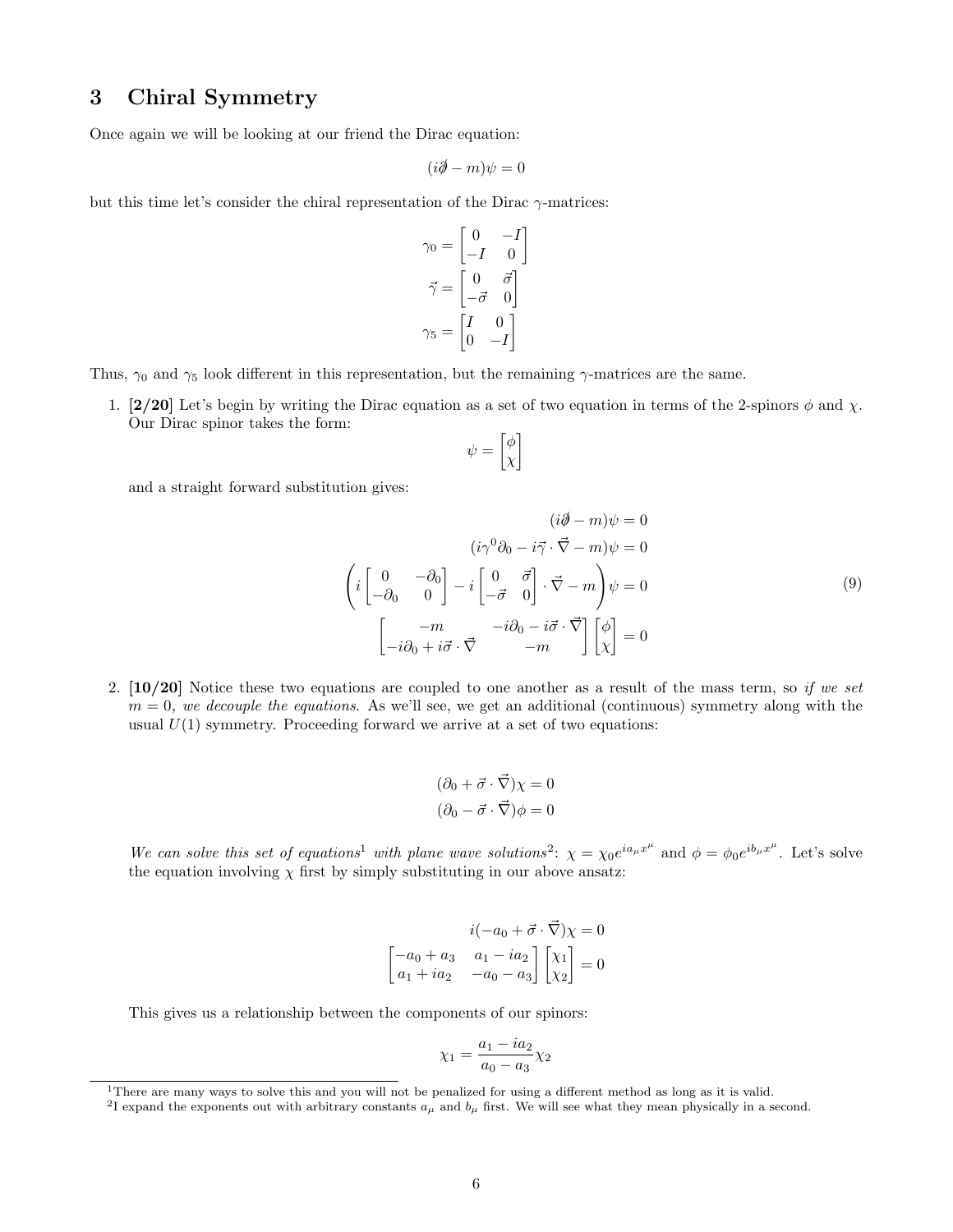Our parameters  $a_{\mu}$  also posses a relation; we just consider  $a_{o}$  as our eigenvalue. A solution of this matrix equation exists if and only if the determinant of our square matrix is zero; thus:

$$
(a_0 - a_3)(a_0 + a_3) - |a_1 + ia_2|^2 = a_0^2 - a_3^2 - a_1^2 - a_2^2 = 0
$$
  

$$
\Rightarrow a_0 = \pm |\vec{a}|
$$
 (10)

If we now identify  $a_{\mu}$  with the four momentum then our condition above is the dispersion relation for the energy of a massless particle, which it should be! Thus, we replace  $a_{\mu} \to p_{\mu}$  in our general solution:

$$
\chi = C_1 \begin{bmatrix} 1 \\ \frac{p_1 - ip_2}{\pm p_o - p_3} \end{bmatrix} e^{ip_\mu x^\mu} \tag{11}
$$

 $C_1$  is just a normalization constant.

We can repeat the procedure for  $\phi$ : all that is different is the relationship between the components of the bi-spinor. We again get the same dispersion relation, and identify  $b_{\mu}$  with the four momenta,  $p_{\mu}$ . The final result is:

$$
\phi = C_2 \begin{bmatrix} 1 \\ \frac{p_1 - ip_2}{\pm p_o + p_3} \end{bmatrix} e^{ip_\mu x^\mu} \tag{12}
$$

Notice that the two solutions:

$$
\psi_-=\begin{bmatrix}0\\\chi\end{bmatrix}, \psi_+=\begin{bmatrix}\phi\\0\end{bmatrix}
$$

are eigenstates of  $\gamma_5$ . Thus, we say  $\phi$  has a chirality of +1 and  $\chi$  has a chirality of -1.

3. [8/20] As previously stated, there is a new continuous symmetry for our massless theory. We are interested in the action of the following chiral transformation:

$$
\psi' = e^{i\gamma_5 \theta} \psi
$$

on various states and bilinears.

(a) [2/10] First we look at how the two spinors we constructed in the previous part of this problem transform. This is trivial:

$$
\psi' = \begin{bmatrix} \phi' \\ \chi' \end{bmatrix} = e^{i\gamma_5 \theta} \begin{bmatrix} \phi \\ \chi \end{bmatrix}
$$

$$
= \begin{bmatrix} e^{i\theta} \phi \\ e^{-i\theta} \chi \end{bmatrix}
$$

$$
\phi' = e^{i\theta} \phi
$$

$$
\chi' = e^{-i\theta} \chi
$$

- That is:
- (b)  $[2/10]$  Now we consider:

$$
\begin{aligned}\n\bar{\psi}' &= \psi'^{\dagger} \gamma_0 \\
&= \psi^{\dagger} e^{-i\gamma_5 \theta} \gamma_0 \\
&= \psi^{\dagger} \Big[ I \cos \theta - i \gamma_5 \sin \theta \Big] \gamma_0 \\
&= \psi^{\dagger} \gamma_0 \Big[ I \cos \theta + i \gamma_5 \sin \theta \Big] \\
&= \bar{\psi} e^{i\gamma_5 \theta}\n\end{aligned} \tag{14}
$$

(13)

Where I used:  $\{\gamma_5, \gamma_\mu\} = 0, \gamma_5^{\dagger} = \gamma_5$ , and  $\gamma_5^2 = I$ .

(c)  $[2/10]$  As a result of our previous analysis, we see:

$$
\begin{aligned} \bar{\psi}'\psi' &= \bar{\psi}e^{i\gamma_5\theta}e^{i\gamma_5\theta}\psi = \bar{\psi}e^{2i\gamma_5\theta}\psi\\ &= \cos(2\theta)\bar{\psi}\psi + \sin(2\theta)i\bar{\psi}\gamma_5\psi \end{aligned} \tag{15}
$$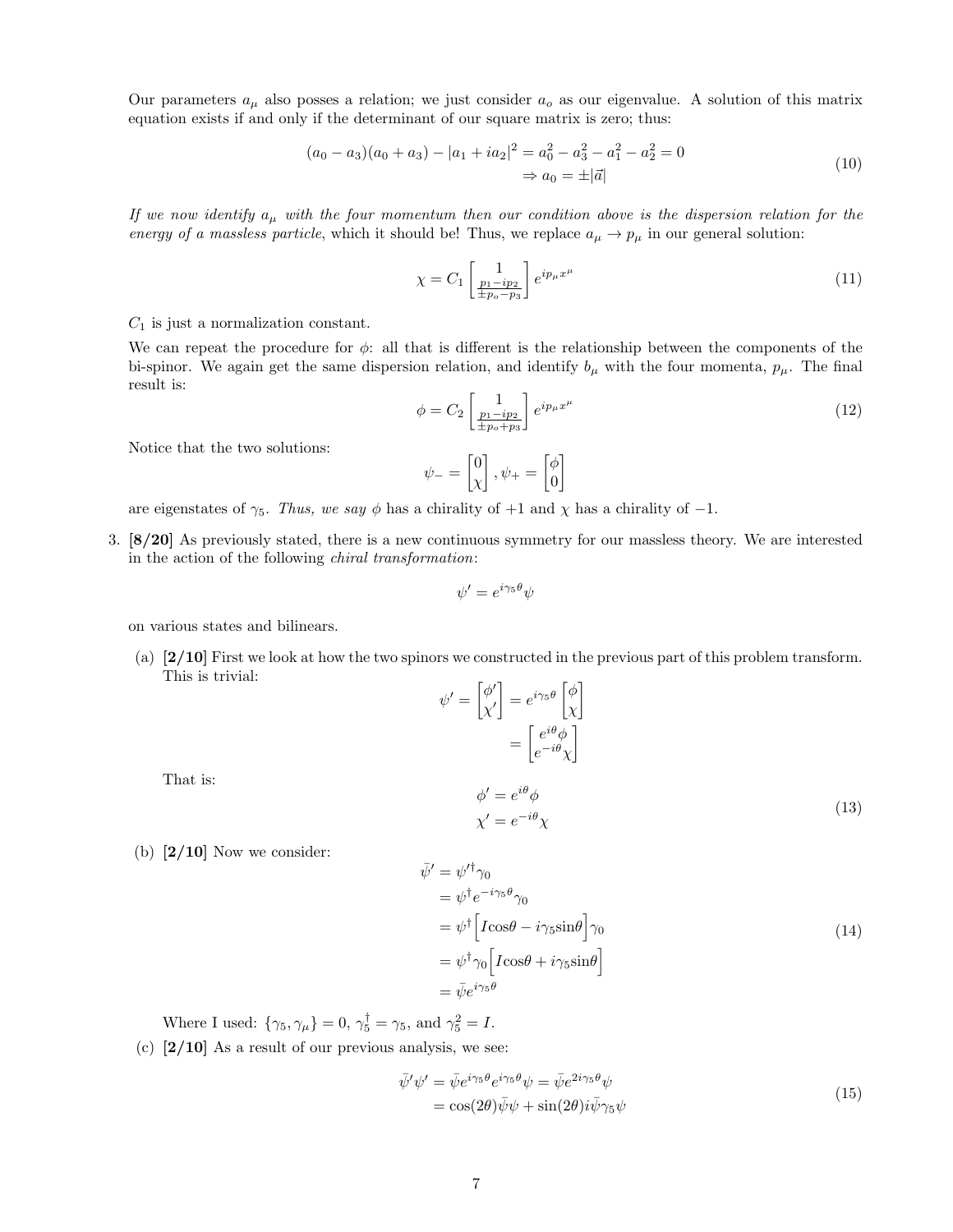The first bilinear is called the *Dirac mass operator* while the second is called the *pseudo-mass operator*. Let's also look at the action of the chiral transformation on the following bilinear:

$$
\begin{split} \bar{\psi}' \gamma_{\mu} \psi' &= \bar{\psi} e^{i \gamma_5 \theta} \gamma_{\mu} e^{i \gamma_5 \theta} \psi \\ &= \bar{\psi} e^{i \gamma_5 \theta} e^{-i \gamma_5 \theta} \gamma_{\mu} \psi \\ &= \bar{\psi} \gamma_{\mu} \psi \end{split} \tag{16}
$$

This means the 4-current (Lorentz vector bilinear) transforms invariantly under the chiral transformation, but the Lorentz scalar bilinear is not invariant. Note the  $\bar{\psi}\psi$  is the term which accompanies the mass,  $m$ , so it may not be a surprise that it doesn't transform invariantly under our chiral transformation.

(d) [2/10] We do not expect the Dirac equation to transform invariantly when there is a mass term due to the previous part of this question. Indeed <sup>3</sup>:

$$
\begin{split}\n\bar{\psi}'(i\gamma^{\mu}\partial_{\mu} - m)\psi' &= \bar{\psi}e^{i\gamma_{5}\theta}(i\gamma^{\mu}\partial_{\mu} - m)e^{i\gamma_{5}\theta}\psi \\
&= \bar{\psi}(i\gamma^{\mu}\partial_{\mu} - me^{2i\gamma_{5}\theta})\psi \\
&\Rightarrow 0 = (i\gamma^{\mu}\partial_{\mu} - me^{2i\gamma_{5}\theta})\psi \\
&= \left(i\gamma^{\mu}\partial_{\mu} - m(I\cos(2\theta) + i\gamma_{5}\sin(2\theta))\right)\psi\n\end{split} \tag{17}
$$

Note that we get a new pseudo mass scalar in our Dirac equation under the action of a chiral transformation!

<sup>3</sup> I use the Dirac Lagrangian, but you can do this directly with the Dirac equation as well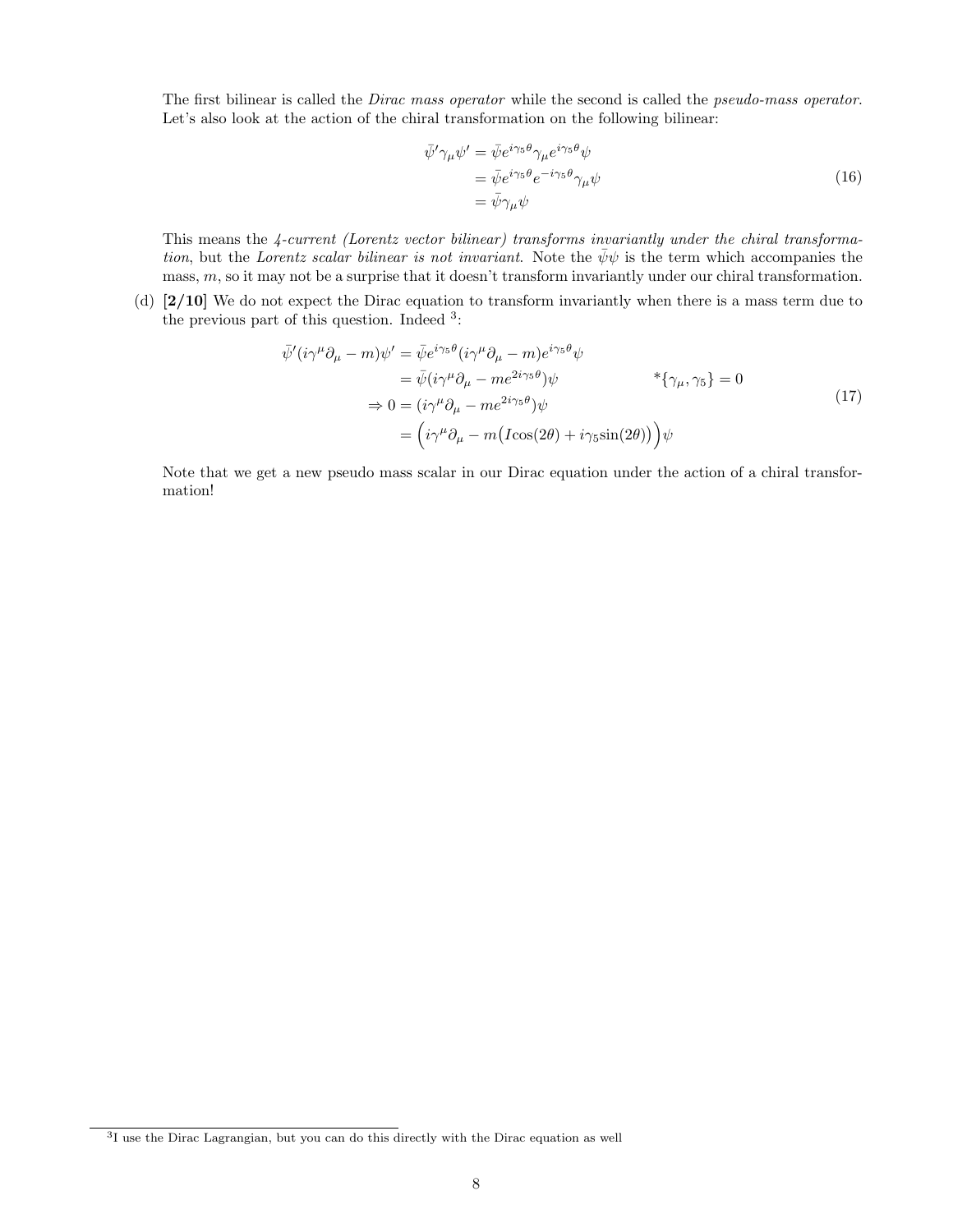#### 4 The Landau Theory of Phase Transitions as a Classical Field Theory

In this problem we will be working with the Landau-Ginzburg free energy density:

$$
\mathcal{E} = \frac{1}{2} (\nabla \phi)^2 + U[\phi]
$$

where,

$$
U[\phi]=\frac{m_o^2}{2}\phi^2+\frac{\lambda_4}{4!}\phi^4+\frac{\lambda_6}{6!}\phi^6
$$

We have:  $m_o^2 = a(T - T_0)$  and the  $\lambda_6 > 0$  term is required for stability when  $\lambda_4 < 0$ , which we will be considering shortly.

1. [2/20] Let's begin by deriving the saddle point equations for this system. Obviously:

$$
(\nabla \phi)^2 \ge 0 \ \forall \phi
$$

so minimizing the gradient term implies we set  $\phi$  equal to a constant. That is, we are restricting our analysis to the case of a uniform magnetization, which is fairly intuitive. This makes for a laughably easy derivation of the saddle point equations:

$$
0 = \frac{\delta \mathcal{E}}{\delta \phi} \Big|_{\phi = \bar{\phi}} = m_o^2 \bar{\phi} + \frac{\lambda_4}{6} \bar{\phi}^3 + \frac{\lambda_6}{5!} \bar{\phi}^5 \tag{18}
$$

An obvious solution to this equation is  $\bar{\phi} = 0$ ; that is, no magnetization. As we will see, for certain sets of parameters there exists minimums below this value. That is, there will be a phase transition and so the magnetization is an order parameter.

2. [7/20] Let's suppose  $\lambda_4 < 0$ , and examine the qualitative behaviour of  $U(\phi)$  at various temperatures (see Figure 1).

#### Potential Energy for  $\lambda_4 < 0$

Figure 1: The yellow curve is for  $T = T_c > T_0$ ; notice there are two nonzero possibilities which appeared. Furthermore, these nontrivial magnetization's become more stable as we decrease the temperature.



We see non-trivial solutions pop up when we decrease the temperature past a critical value. Furthermore, the yellow curve in Figure 1 marks the transition point since this is where the nontrivial solutions pop up. We note that we have the two conditions at the transition point:

i. 
$$
U(\bar{\phi}) = 0
$$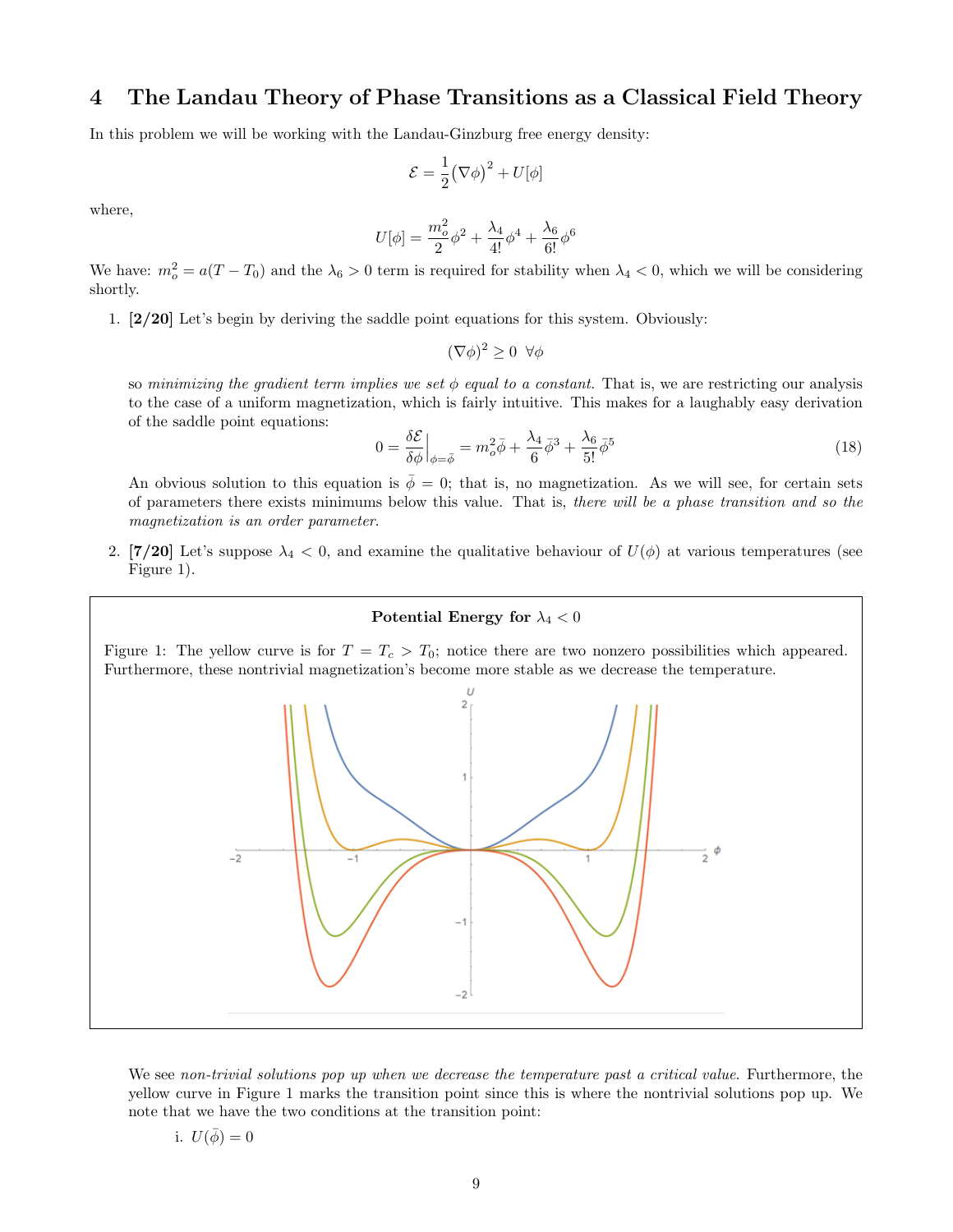ii.  $U'(\bar{\phi}) = 0$ 

The latter one is of course our saddle point equation.

Let's now search for these nontrivial solutions:  $\bar{\phi} \neq 0$ . This allows us to divide out extraneous values of  $\bar{\phi}$ . We solve the following system of equations:

$$
0 = m_o^2 + \frac{\lambda_4}{12} \bar{\phi}^2 + \frac{\lambda_6}{360} \bar{\phi}^4
$$

$$
0 = m_o^2 + \frac{\lambda_4}{6} \bar{\phi}^2 + \frac{\lambda_6}{5!} \bar{\phi}^4
$$

$$
\Rightarrow 0 = \lambda_4 + \frac{\lambda_6}{15} \bar{\phi}^2
$$

$$
\Rightarrow \bar{\phi}^2 = \frac{15|\lambda_4|}{\lambda_6}
$$

This illustrates a *first order phase transition* since the magnetization jumps from 0 to  $\phi$  above. Next we can find the transition temperature by plugging  $\bar{\phi}$  into our saddle point equation and solving for  $m_o^2$ ; we find:

$$
T - T_0 = \frac{m_o^2}{a} = \frac{|\lambda_4|^2}{8\lambda_6} \tag{19}
$$

Note this tells us that  $T_c > T_0!$  Figure 2 gives the qualitative behavior of  $\bar{\phi}$  as a function of temperature. We just note that the value of the energy in the ordered state is  $U(\bar{\phi}(T))$  such that  $T \leq T_c \Rightarrow \bar{\phi} \neq 0$ .

#### Magnetization for  $\lambda_4 < 0$

Figure 2: There is a discontinuous jump at the transition temperature which indicates a first order phase transition.  $T_0 = 1$  below, and so we see this jump occurs at a greater temperature.



3. [7/20] Now let's consider the case  $\lambda_4 > 0$ . As we will see, this signifies a continuous phase transition! Indeed, if we try and make the assumption that  $\bar{\phi} \neq 0$  at the transition point (same two conditions above), we find:

$$
\bar{\phi}^2 = -\frac{15|\lambda_4|}{\lambda_6}
$$

This is an imaginary solution, and hence not physical. We conclude that  $\bar{\phi} = 0$  at the transition point and we are working with a *continuous phase transition*. We can find the transition temperature in the same way as before (being sure to use the original saddle point equation before dividing by  $\phi$ !); the result is simply:

$$
T_c - T_0 = \frac{m_o^2}{a} = 0
$$
\n(20)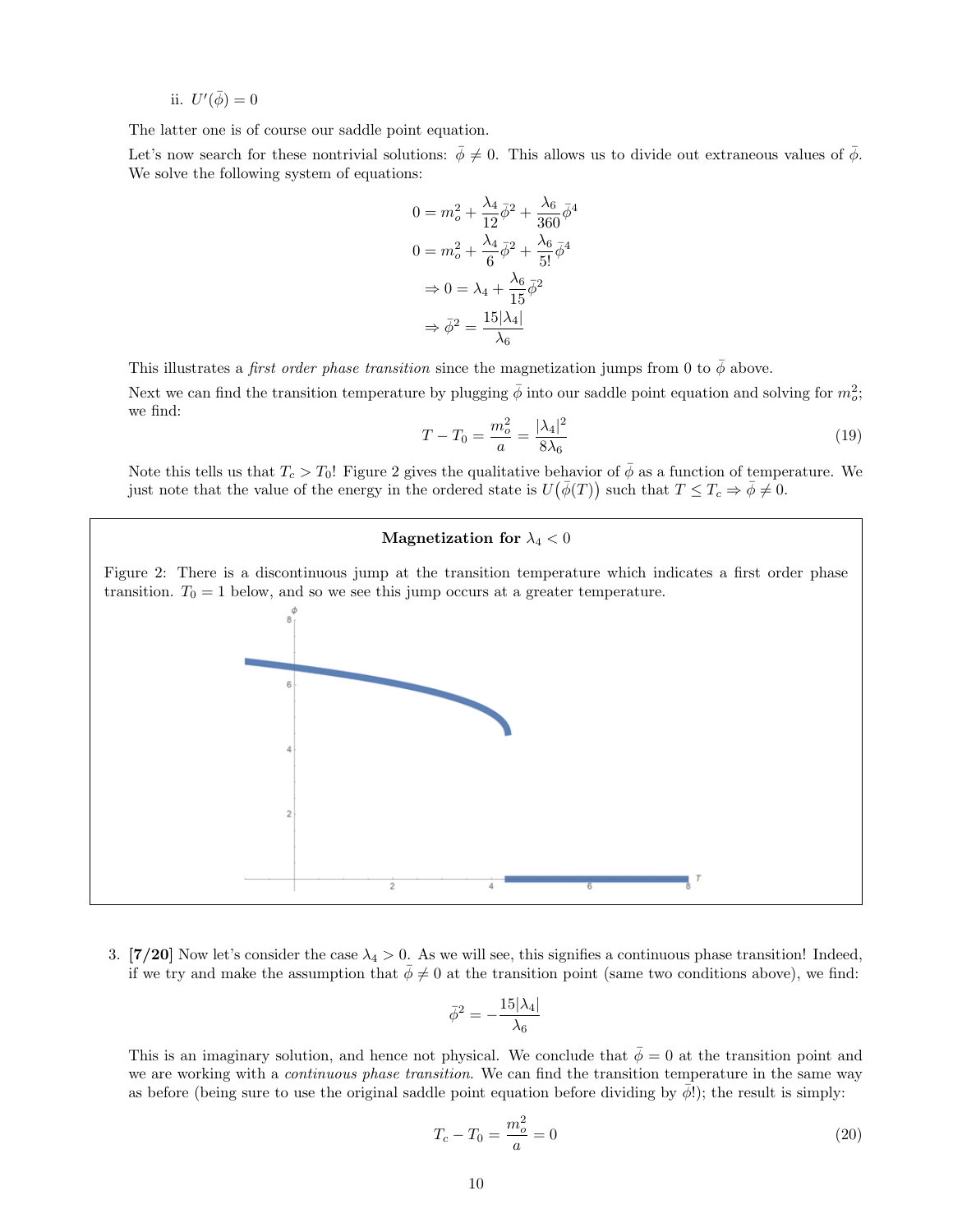Thus, the transition temperature occurs at  $T_c = T_0$ .

Now we look at a plot of the potential energy (see Figure 3). The yellow curve again signifies the transition point, which is at  $T = T_0$  this time. Notice this has only one minimum:  $\bar{\phi} = 0$ . Figure 4 gives the qualitative behavior of  $\bar{\phi}$  for  $\lambda_4 > 0$  with the same magnitudes for all the parameters as in 4.2. We see it is indeed continuous, and the transition occurs at  $T_c = T_0$ .

#### Potential Energy for  $\lambda_4 > 0$

Figure 3: The yellow curve again marks the transition point at  $T_c = T_0$ . Notice there is only one zero here indicating a continuous phase transition.



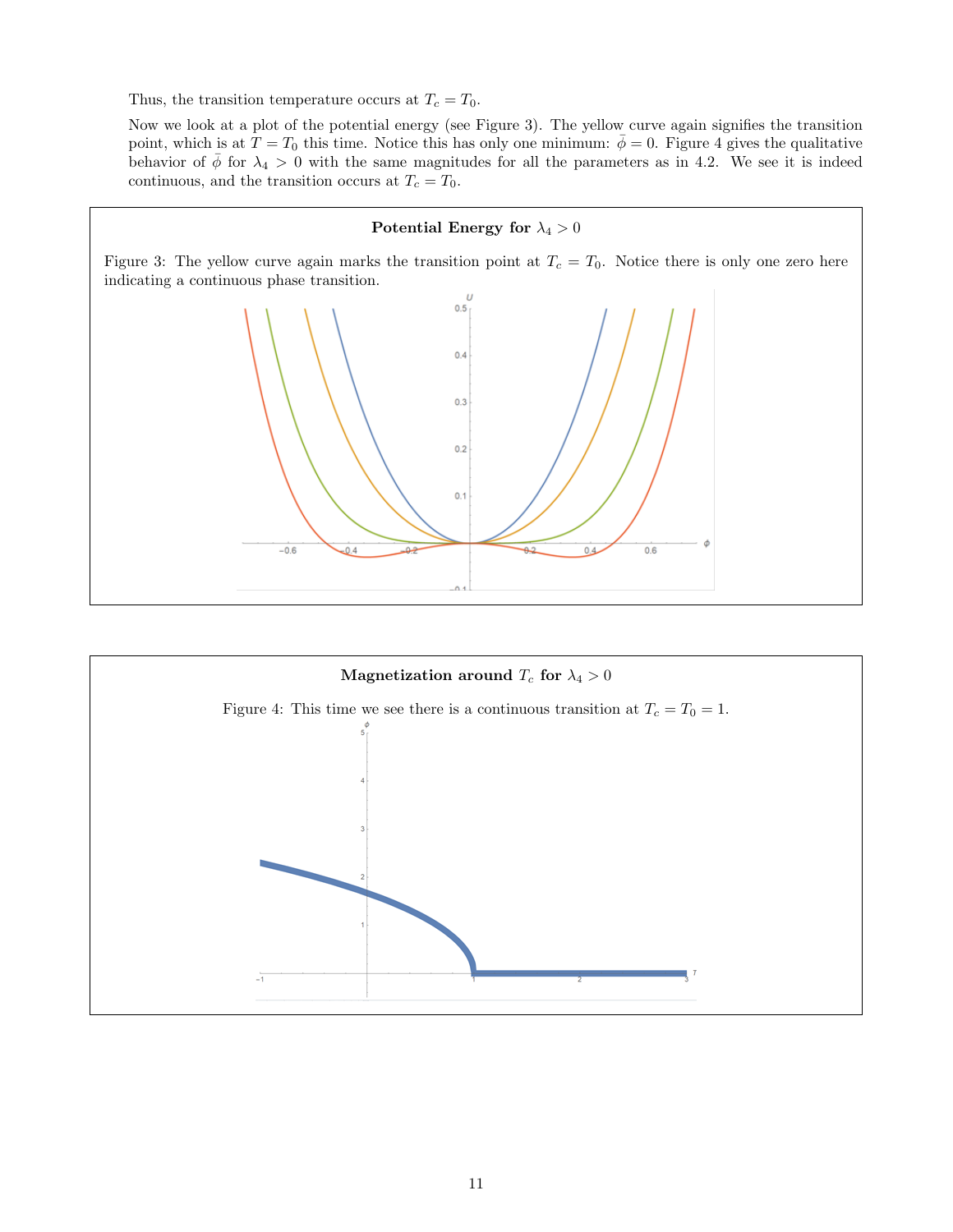4. [4/20] Let's use our previous results to analyze the phase diagram for  $\lambda_4(T - T_0)$ . For the upper quadrants,  $\lambda_4 > 0$  we know that the phase boundary between the ordered and disordered phase is located at  $T - T_0 = 0$ . This is just a vertical line!

Now for  $\lambda_4 < 0$  we know that the phase boundary can be found with:

$$
T - T_0 = \frac{|\lambda_4|^2}{8\lambda_6}
$$

Inverting this we can find our relation, which is shown in Figure 5 below.



The black line is the phase boundary for our continuous (second order) phase transition while the blue curve is the boundary for the discontinuous (first order) phase transition. The region to the left of the curves is the ordered phase while the region to the right represents the disordered phase since the temperature will be less than or greater than  $T_c$ , respectively. Notice how the critical temperature for the first order phase transition increases with more negative  $\lambda_4$  as it should! The origin is known as a *tricritical point*: varying  $\lambda_4$  takes us from a first order phase transition to a second order one!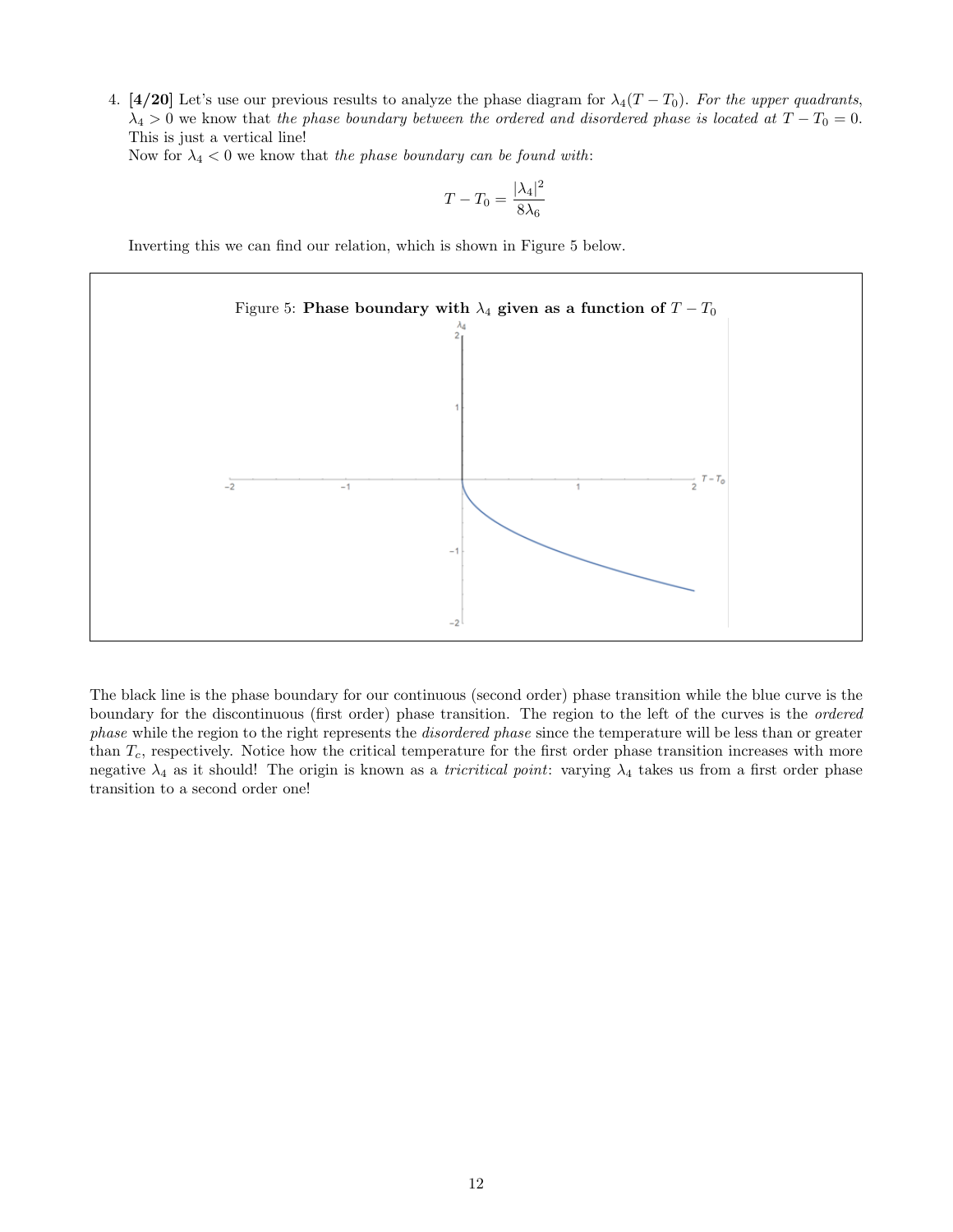## 5 Scalar Electrodynamics

The dynamics of a charged complex scalar field coupled to the electromagnetic field  $A_\mu(x)$  is governed by the Lagrangian density:

$$
\mathcal{L} = \left(D_{\mu}\phi(x)\right)^{*} \left(D^{\mu}\phi(x)\right) - m_o^2 |\phi(x)|^2 - \frac{\lambda}{2} |\phi(x)|^4 - \frac{1}{4} F^{\mu\nu} F_{\mu\nu}
$$

$$
= \left(D_{\mu}\phi(x)\right)^{*} \left(D^{\mu}\phi(x)\right) - V(\phi(x)) - \frac{1}{4} F^{\mu\nu} F_{\mu\nu}
$$

where the covariant derivative is defined by:

$$
D_{\mu} = \partial_{\mu} + ieA_{\mu}
$$

1. [2/20] Let's begin by showing the above Lagrangian is invariant under the gauge transformations:

$$
\phi'(x) = e^{-ie\Lambda(x)}\phi(x)
$$

$$
\phi^{*'}(x) = e^{ie\Lambda(x)}\phi^*(x)
$$

$$
A'_{\mu}(x) = A_{\mu}(x) + \Lambda(x)
$$

The potential is obviously invariant under these transforms, so we just check the covariant derivatives and the field tensors. Starting with the covariant derivatives:

$$
D'_{\mu}\phi'(x) = (\partial_{\mu} + ieA'_{\mu})e^{-ie\Lambda(x)}\phi(x)
$$
  
=  $e^{-ie\Lambda(x)}(\partial_{\mu} - ie\partial_{\mu}\lambda(x) + ieA'_{\mu})\phi(x)$   
=  $e^{-ie\Lambda(x)}(\partial_{\mu} + ieA_{\mu})\phi(x)$ 

Similarly:

$$
\left(D'_{\mu}\phi'(x)\right)^{*} = e^{ie\Lambda(x)}\left(\partial_{\mu} - ieA_{\mu}\right)\phi^{*}(x)
$$
\n(21)

It follows:

$$
\Big(D_\mu^\prime \phi^\prime(x)\Big)^*\Big(D^{\prime\mu}\phi^\prime(x)\Big)=\Big(D_\mu \phi(x)\Big)^*\Big(D^\mu\phi(x)\Big)
$$

The electromagnetic term is straight forward to check as well; indeed, we just check the field tensor itself  $4$ :

$$
F'_{\mu\nu}(x) = \partial_{\mu} (A_{\nu}(x) + \partial_{\mu} \Lambda(x)) - \partial_{\nu} (A_{\mu}(x) + \partial_{\nu} \Lambda(x))
$$
  
=  $\partial_{\mu} A_{\nu}(x) - \partial_{\nu} A_{\mu}(x)$   
=  $F_{\mu\nu}(x)$  (22)

The invariance of the Lagrangian follows.

2. [8/20] Let's now find our equations of motion. I may have done this in a slightly different manner than yourself, but this method gives some good practice in differentiation of co and contra-variant tensors. Furthermore, I keep the indices on the tensors as general as they can be, but we will neglect any spatial dependence from here on out since this clears up a lot of clutter. We just keep in mind:

$$
\frac{\delta A_{\mu}(x)}{\delta A_{\nu}(y)} = \delta_{\mu\nu}\delta(x-y)
$$

and so on. So, we'll understand there is a Dirac delta function lurking in the background. Let's begin with

<sup>&</sup>lt;sup>4</sup>We are of course assuming  $\Lambda(x)$  is second order continuously differentiable.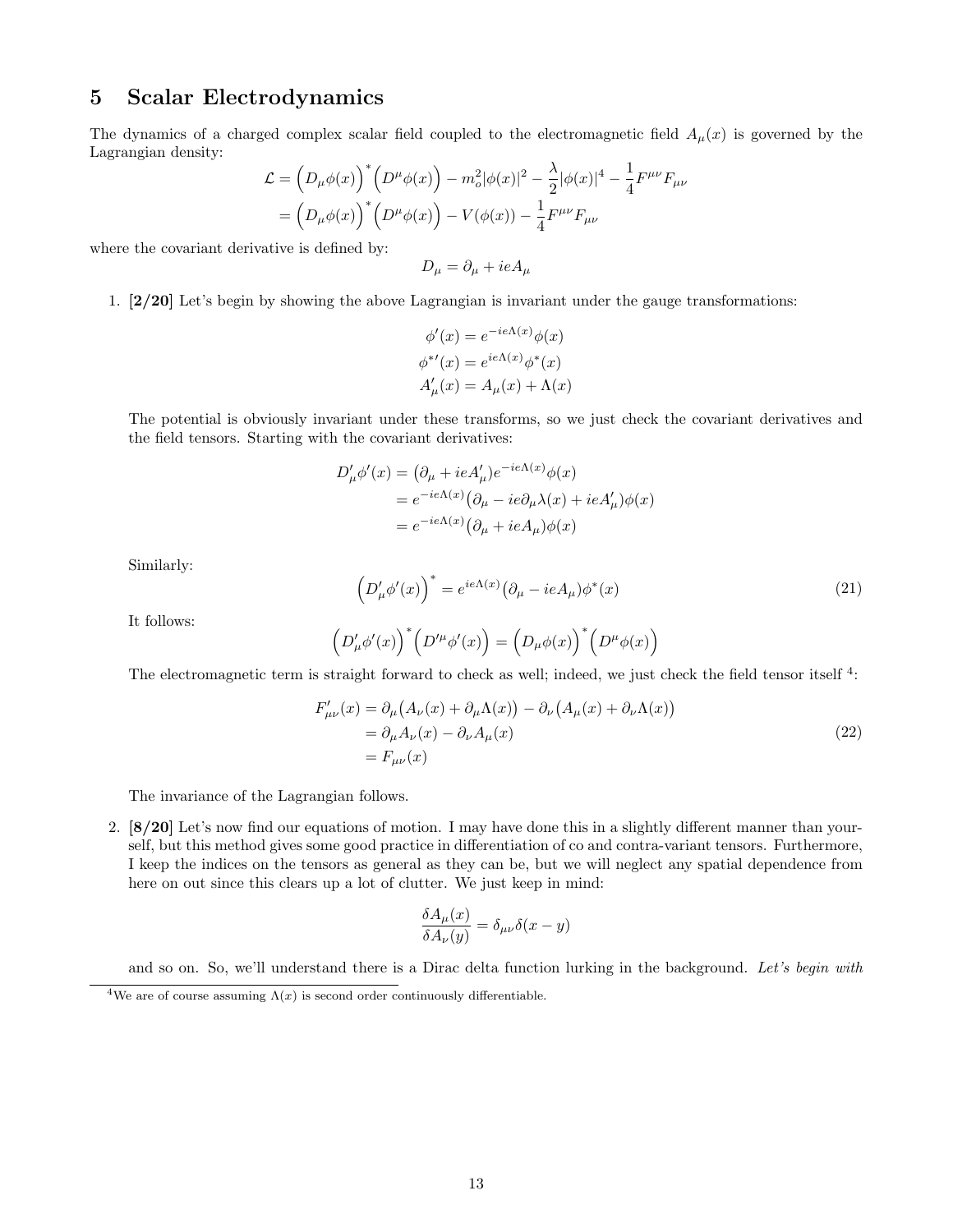derivatives in respect to our gauge field:

$$
\frac{\delta \mathcal{L}}{\delta A^{\mu}} = \frac{\delta}{\delta A^{\mu}} \Big( \Big( D_{\sigma} \phi \Big)^{*} \Big( D^{\sigma} \phi \Big) \Big) \n= \Big( \frac{\delta \Big( D_{\sigma} \phi \Big)^{*}}{\delta A^{\mu}} D^{\sigma} \phi + \Big( D_{\sigma} \phi \Big)^{*} \frac{\delta D^{\sigma} \phi}{\delta A^{\mu}} \Big) \n= \Big( g_{\sigma \lambda} \frac{\delta \Big( D^{\lambda} \phi \Big)^{*}}{\delta A^{\mu}} D^{\sigma} \phi + \Big( D_{\sigma} \phi \Big)^{*} \frac{\delta D^{\sigma} \phi}{\delta A^{\mu}} \Big) \n= ie \Big( -g_{\sigma \lambda} \delta^{\mu \lambda} \phi^{*} D^{\sigma} \phi + \Big( D_{\sigma} \phi \Big)^{*} \phi \delta^{\mu \sigma} \Big) \n= ie \Big( \Big( D_{\mu} \phi \Big)^{*} \phi - \phi^{*} D_{\mu} \phi \Big) \n= \frac{\delta \mathcal{L}}{\delta \partial^{\nu} A^{\mu}} = -\frac{1}{4} \Big( \frac{\delta F^{\alpha \beta}}{\delta \partial^{\nu} A^{\mu}} F_{\alpha \beta} + F^{\alpha \beta} \frac{\delta F_{\alpha \beta}}{\delta \partial^{\nu} A^{\mu}} \Big) \n= -\frac{1}{4} \Big( \frac{\delta F^{\alpha \beta}}{\delta \partial^{\nu} A^{\mu}} F_{\alpha \beta} + g_{\alpha \sigma} g_{\beta \gamma} F^{\alpha \beta} \frac{\delta F^{\sigma \gamma}}{\delta \partial^{\nu} A^{\mu}} \Big) \n= -\frac{1}{4} \Big( \frac{\delta F^{\alpha \beta}}{\delta \partial^{\nu} A^{\mu}} F_{\alpha \beta} + F_{\sigma \gamma} \frac{\delta F^{\sigma \gamma}}{\delta \partial^{\nu} A^{\mu}} \Big)
$$

Let's evaluate the derivative of the field tensor separately:

$$
\frac{\delta F^{\alpha\beta}}{\delta \partial^{\nu} A^{\mu}} = \frac{\delta \partial^{\alpha} A^{\beta}}{\delta \partial^{\nu} A^{\mu}} - \frac{\delta \partial^{\beta} A^{\alpha}}{\delta \partial^{\nu} A^{\mu}} \n= \left( \delta^{\nu\alpha} \delta^{\mu\beta} - \delta^{\nu\beta} \delta^{\mu\alpha} \right)
$$

Substituting in we find:

$$
\frac{\delta \mathcal{L}}{\delta \partial^{\nu} A^{\mu}} = -\frac{1}{4} \left( \left( \delta^{\nu \alpha} \delta^{\mu \beta} - \delta^{\nu \beta} \delta^{\mu \alpha} \right) F_{\alpha \beta} + F_{\sigma \gamma} \left( \delta^{\nu \sigma} \delta^{\mu \gamma} - \delta^{\nu \gamma} \delta^{\mu \sigma} \right) \right)
$$

$$
= -\frac{1}{4} \left( F_{\nu \mu} - F_{\mu \nu} + F_{\nu \mu} - F_{\mu \nu} \right)
$$

$$
= F_{\mu \nu}
$$

Going back to the Euler Lagrange equation we see  $5$ :

$$
\partial^{\nu} \left( \frac{\delta \mathcal{L}}{\delta \partial^{\nu} A^{\mu}} \right) = \frac{\delta \mathcal{L}}{\delta A^{\mu}} \Rightarrow \partial^{\nu} F_{\nu \mu} = ie \left( \phi^* D_{\mu} \phi - \left( D_{\mu} \phi \right)^* \phi \right) := j_{\mu}
$$
\n(23)

Now let's work out the derivatives in respect to our complex scalar field:

$$
\frac{\delta \mathcal{L}}{\delta \phi} = \left( D_{\mu} \phi \right)^{*} \frac{\delta (D^{\mu} \phi)}{\delta \phi} - \frac{\delta V(\phi)}{\delta \phi}
$$

$$
= ieA^{\mu} \left( D_{\mu} \phi \right)^{*} - m_{o}^{2} \phi^{*} - \lambda |\phi|^{2} \phi^{*}
$$

Similarly:

$$
\frac{\delta \mathcal{L}}{\delta \partial^{\nu} \phi} = \left( D_{\mu} \phi \right)^{*} \frac{\delta (D^{\mu} \phi)}{\delta \partial^{\nu} \phi}
$$

$$
= \left( D_{\mu} \phi \right)^{*} \delta^{\mu \nu}
$$

 $5I$  used the anti-symmetry of the electromagnetic field tensor to cast the final equation in its above form. This should be reminiscent of Maxwell's equations in tensor form.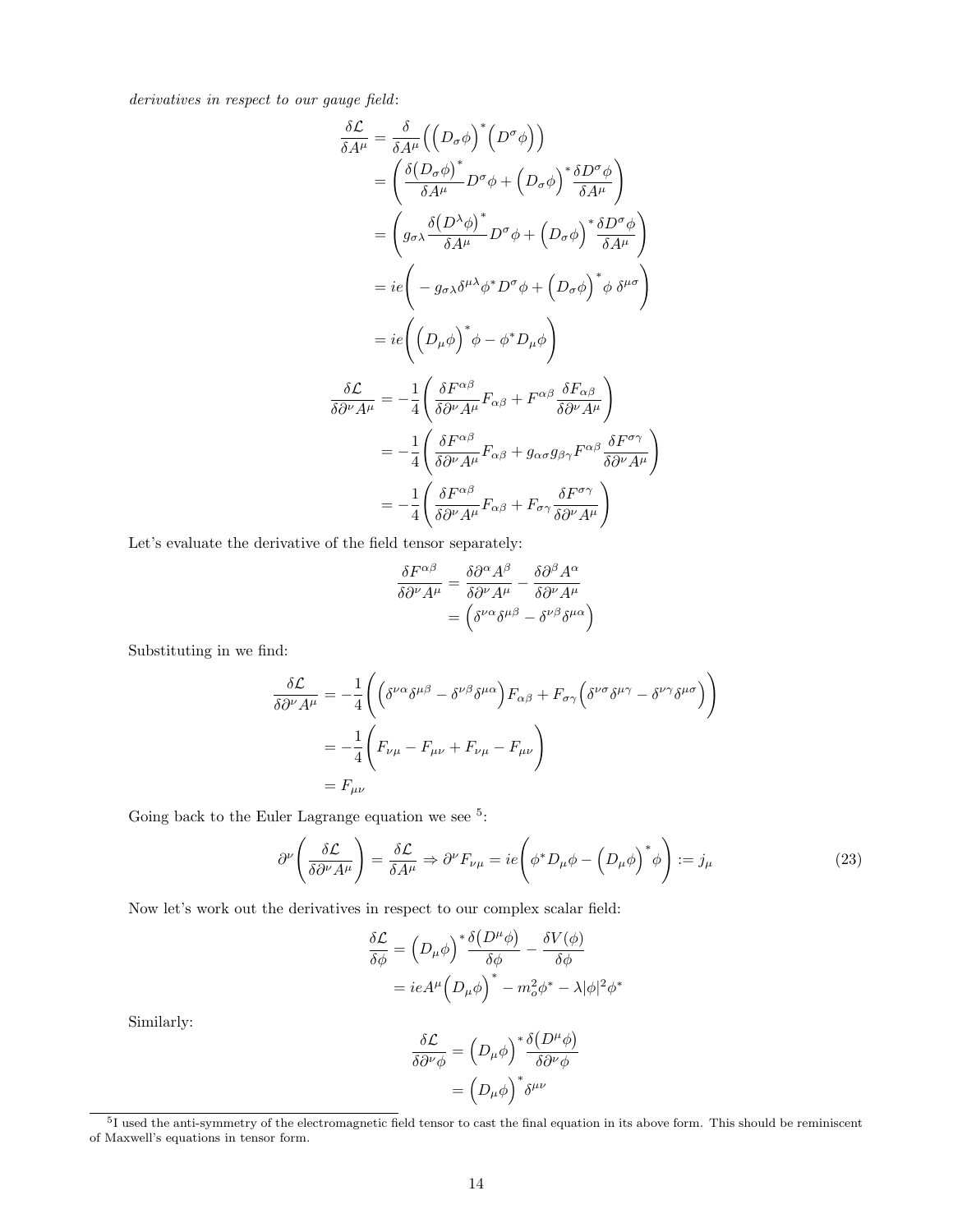Throwing everything together we find:

$$
\partial^{\nu} \left( \frac{\delta \mathcal{L}}{\delta \partial^{\nu} \phi} \right) = \frac{\delta \mathcal{L}}{\delta \phi}
$$
  
\n
$$
\Rightarrow \partial^{\nu} \left( D_{\nu} \phi \right)^{*} = ieA^{\nu} \left( D_{\nu} \phi \right)^{*} - m_{o}^{2} \phi^{*} - \lambda |\phi|^{2} \phi^{*}
$$
  
\n
$$
\Rightarrow \left( D_{\nu}^{*} D^{*\nu} + m_{o}^{2} \right) \phi^{*} = -\lambda |\phi|^{2} \phi^{*}
$$
\n(24)

This looks like a Klein-Gordon equation with a source term! The final EOM we get from variations in respect to  $\phi^*$  gives the complex conjugate of the above expression.

3. [2/20] We now find the Hamiltonian density for this system. We begin by listing the momentums that are conjugate to our fields:

$$
\Pi = \frac{\delta \mathcal{L}}{\delta \partial^0 \phi} = \left( D_0 \phi \right)^* \n\Pi^* = \frac{\delta \mathcal{L}}{\delta \partial^0 \phi^*} = D_0 \phi \n\Pi_{\mu} = \frac{\delta \mathcal{L}}{\delta \partial^0 A^{\mu}} = F_{\mu 0} = \begin{bmatrix} 0 \\ -E_i \end{bmatrix}
$$
\n(25)

Applying a Legendre transformation we see:

$$
\mathcal{H} = \Pi \partial^0 \phi + \Pi^* \partial^0 \phi^* + \Pi_\mu \partial^0 A^\mu - \mathcal{L}
$$
  
\n
$$
= \Pi (\Pi^* - ieA^0 \phi) + \Pi^* (\Pi + ieA^0 \phi^*) + F_{0\mu} \partial^0 A^\mu - \Pi \Pi^* + |D_i \phi|^2 + V(\phi) + \frac{1}{2} (|\vec{B}|^2 - |\vec{E}|^2)
$$
  
\n
$$
= \Pi (\Pi^* - ieA^0 \phi) + \Pi^* (\Pi + ieA^0 \phi^*) - E_i \partial^0 A^i + (E_i \partial^i A^0 - E_i \partial^i A^0) - \Pi \Pi^* + |D_i \phi|^2 + V(\phi) + \frac{1}{2} (|\vec{B}|^2 - |\vec{E}|^2)
$$
  
\n
$$
= \Pi \Pi^* + |D_i \phi|^2 + \frac{1}{2} (|\vec{E}|^2 + |\vec{B}|^2) + V(\phi) - A^0 \Big( \partial^i E_i - ie(\Pi^* \phi^* - \Pi \phi) \Big)
$$
\n(26)

In the last step I integrated by parts on the term  $E_i \partial^i A^0$  so that the scalar potential becomes a Lagrange multiplier which enforces our Gauss' Law constraint. Indeed, when we learn about Noether's theorem, we will see that there are conserved charges which accompany our conserved currents  $j^{\mu}$ . In particular, the relationship is:

$$
Q = e \int d^3x j^0
$$

Hence,  $ej^0$  is a charge density. Variations of our scalar potential,  $A^0$ , leads us to the condition:

$$
\partial^i E_i = ie(\Pi^* \phi^* - \Pi \phi) \Rightarrow \vec{\nabla} \cdot \vec{E} = ej^0
$$

4. [4/20] We can always rewrite a complex function in terms of a magnitude and a phase:

$$
\phi(x) = \rho(x)e^{i\theta(x)}
$$

With this we can easily cast our Lagrangian into it's polar form; we just note:

$$
D_{\mu}\phi = e^{i\theta} \left( \partial_{\mu}\rho + i\rho (\partial_{\mu} + eA_{\mu}) \right)
$$

Performing the requisite substitutions we get:

$$
\mathcal{L} = (\partial_{\mu}\rho)^{2} + \rho^{2}(\partial_{\mu}\theta + eA_{\mu})^{2} - V(\rho) - \frac{1}{4}F_{\mu\nu}F^{\mu\nu}
$$
\n(27)

From this we derive our EOM for  $\rho$  and  $\theta$  respectively:

$$
0 = \partial_{\mu}\partial^{\mu}\rho - \rho(\partial_{\mu}\theta + eA_{\mu})^{2} + m_{o}^{2}\rho + \lambda\rho^{3}
$$
  
\n
$$
0 = \partial^{\mu}\left(\rho^{2}\left(\partial_{\mu}\theta + eA_{\mu}\right)\right)
$$
\n(28)